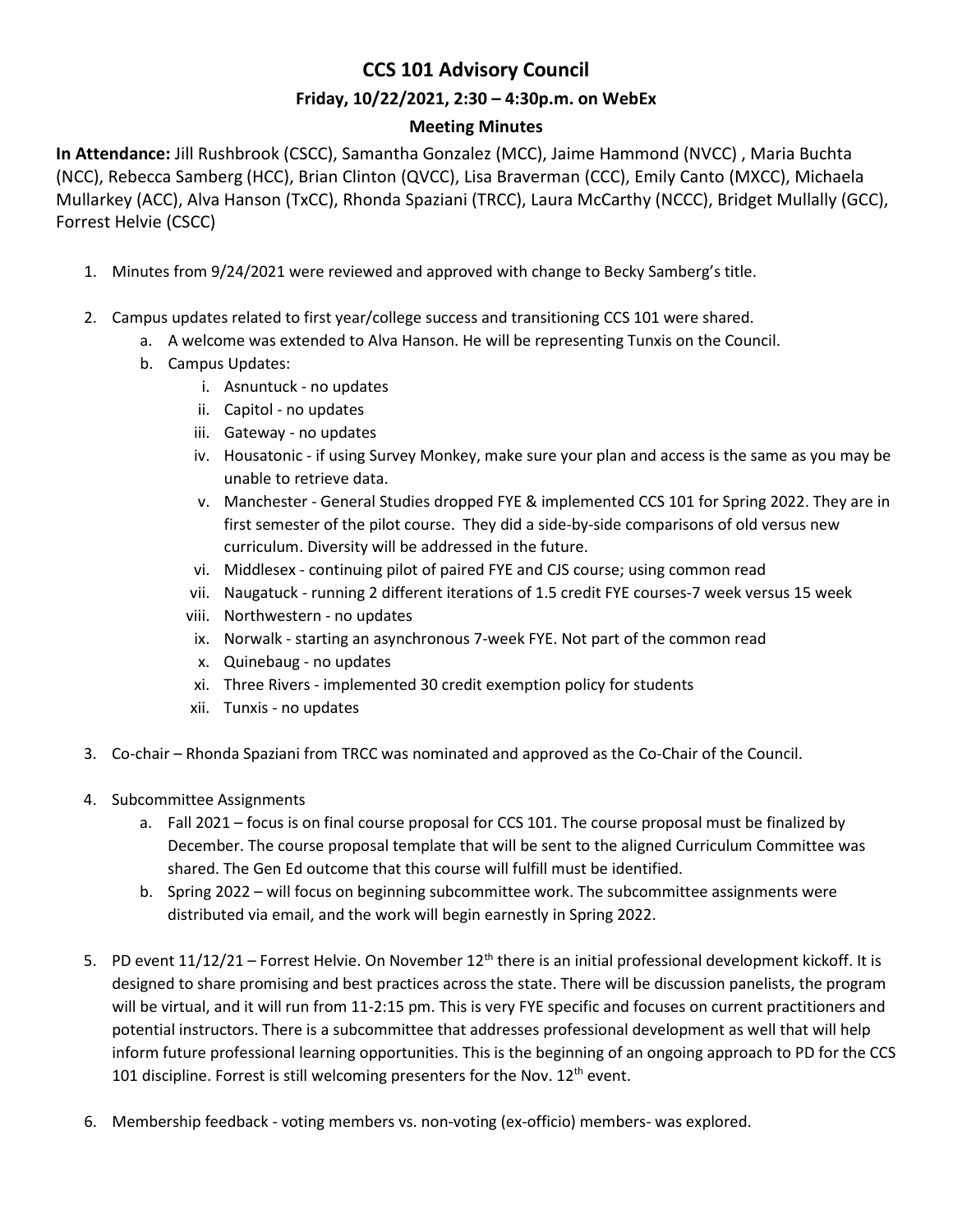a. Right now, there is a primary campus representative from each campus. Each representative should be currently teaching the course. They are voting members.

Possible ex-officio members, non-voting members, were discussed. Potential members are:

- b. DEI Kerry Beckford and Kim James- Jill has a meeting with them next week regarding meeting the diversity outcomes. Council members were in favor of DEI rep as an ex-officio member.
- c. IR Caitlin Boger Hawkins has agreed to be involved if council is in favor. Council members were in favor of having a data expert as an ex-officio member.
- d. Director of PD Forrest Helvie already an ex-officio member.
- e. It was recommended that a student also be part of the Council as an ex-officio member.
- 7. Feedback re: CCS 101 Q&A
	- a. The Q & A needs to be further developed prior to distribution. Will need to have further discussion about how to be distributed.
	- b. Recommended areas of focus on current document are:
		- i. Add more specifics regarding transfer to CSCUs
		- ii. Specify policy for exemptions (future document):
			- 1. The Council will determine policy and clarify what qualifies as an exemption and what course(s) meets the substitution requirements (not just any course can be substituted due to course outcomes).
			- 2. The blanket exemption of anyone who has a degree may not be relevant if the degree was completed several years previously, as they may not be up on tech skills needed to navigate postsecondary education.
			- 3. Other systems need to be reviewed to help guide best practices in exemption protocols. The policy subcommittee will be addressing this more in depth.
			- 4. If the diversity requirement is embedded, that complicates substitutions--will the substituted course satisfy all of the required outcomes for the students? The only course that does that will probably be CCS 101.
			- 5. Cohorting classes will continue to be explored. The course is its own discipline, it will not be discipline specific intro course. Some customization may be possible within the CCS 101 framework.

Relevant, current revisions will be made, and questions and clarification will be addressed at next meeting. It will be a working document as the course is modified.

8. Gen Ed Outcomes– a vote on the core competency that CCS 101 will meet was held. Continued Learning/Information Literacy was approved as the core competency most relevant for CCS 101. The three proposed CL/IL SLOs were explored (see below) and the Council will ensure the proposed outcomes are addressed in course curriculum.

#### [https://docs.google.com/document/d/1X\\_lkab1JrUF-oNRt3AumU\\_4TJAvkh7xYL\\_uwPBWMGAc/edit](https://docs.google.com/document/d/1X_lkab1JrUF-oNRt3AumU_4TJAvkh7xYL_uwPBWMGAc/edit)

#### *Proposed Continued Learning/Information Literacy SLOs:*

- Use current, relevant technologies to identify and solve problems, make informed decisions, and/or *communicate information.*
- *Evaluate the authority, relevance, and accuracy of various sources of information to address issues that arise in academic, professional, and/or personal contexts.*
- *Demonstrate the legal and ethical access and use of information.*
- 9. Diversity Outcomes –a vote on which two outcomes CCS 101 can meet was tabled. It was recommended that there needs to be further review before it can be determined which outcomes should be selected. Additional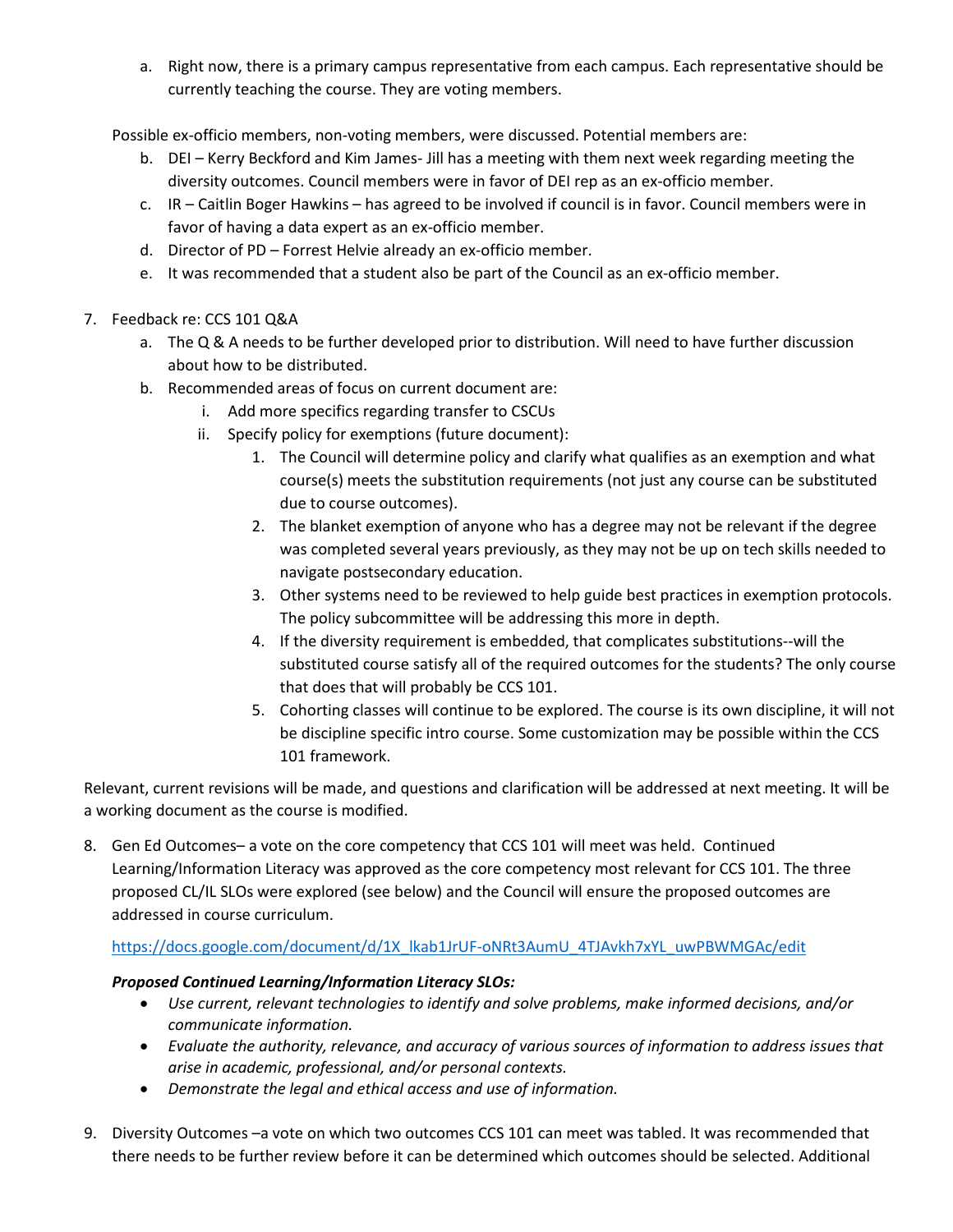discussion will be held at the November 5<sup>th</sup> meeting. Curriculum outcomes and mapping will be created to ensure outcomes will be met. Jill will invite members of the Diversity Outcomes Working Group to the November meeting.

It was noted that professional development around these outcomes will be prioritized. A common read was suggested.

|                                                                                                                                                                                                                | Accomplished - 3    | Developed - 2      | Developing - 1  | None $-0$    |
|----------------------------------------------------------------------------------------------------------------------------------------------------------------------------------------------------------------|---------------------|--------------------|-----------------|--------------|
| (1) Cultural Self-Awareness                                                                                                                                                                                    | Course promotes an  | Course provides    | Course provides | Course       |
| Course promotes awareness of                                                                                                                                                                                   | in-depth            | introductory level | insufficient    | provides     |
| one's own cultural identities,                                                                                                                                                                                 | understanding and   | description and    | coverage of     | little to no |
| assumptions, perspectives,                                                                                                                                                                                     | analysis of         | explanation of     | outcomes or     | coverage     |
| biases, and/or behaviors                                                                                                                                                                                       | outcomes to a       | outcomes to a      | assessment is   | of           |
|                                                                                                                                                                                                                | significant extent  | significant extent | ineffective or  | outcomes     |
| (2) Diversity Knowledge                                                                                                                                                                                        | and students are    | and students are   | inadequate      |              |
| Course provides an                                                                                                                                                                                             | effectively and     | effectively and    |                 |              |
| understanding of the historical                                                                                                                                                                                | adequately assessed | adequately         |                 |              |
| experiences of marginalized                                                                                                                                                                                    |                     | assessed           |                 |              |
| and/or oppressed groups in                                                                                                                                                                                     |                     |                    |                 |              |
| society                                                                                                                                                                                                        |                     |                    |                 |              |
| (3) Sensitivity to Diversity<br>Course provides an awareness of<br>ongoing issues of systemic<br>discrimination, prejudice, and<br>stereotyping faced by<br>marginalized and/or oppressed<br>groups in society |                     |                    |                 |              |

10. Reviewed CCS 101 Course Outcomes for any revisions – it was proposed that more information may need to be added to address the CL/IL outcomes within the course outcomes and descriptions. The relevance of financial component was discussed and how campuses meet that outcome was reviewed.

The existing outcomes are as follows:

#### *Learning Outcomes*

Over the course of the semester, students will develop self-efficacy as a college student by:

- 1. Creating academic and career plans, including a financial component, and modifying as needed.
- 2. Demonstrating information literacy, critical thinking, and effective communication skills.
- 3. Identifying and using campus resources and engaging with the campus community.
- 4. Defining and applying college success and resilience strategies.

11. Please review and edit the Gen Ed CL/IL outcomes into CCS 101 course description and outcomes

- Do not have to add word-for-word outcomes to the course, but course description should include language that addresses Gen Ed Outcomes - to be addressed in the content and assessment of course.
- Teams page; Files; CCS 101 Course Information; Council Member edits to CCS 101 Course Proposal (large file at top)
- Open "CCS 101 Course Info draft proposal to be edited"
- Can make changes to document or download (3 dots next to "close") and make own edits (will need to upload to folder "Council Member edits to CCS 101 Course Proposal")
- Can use my version if you would like to "CCS 101 Course Info jills edits"

#### 12. Future Meetings

- Friday, November  $5<sup>th</sup>$  2:30-4:30pm
- Friday, November 19<sup>th</sup> 2:30-4:30pm
- Wednesday, December 8<sup>th</sup> 2:00-4:00pm